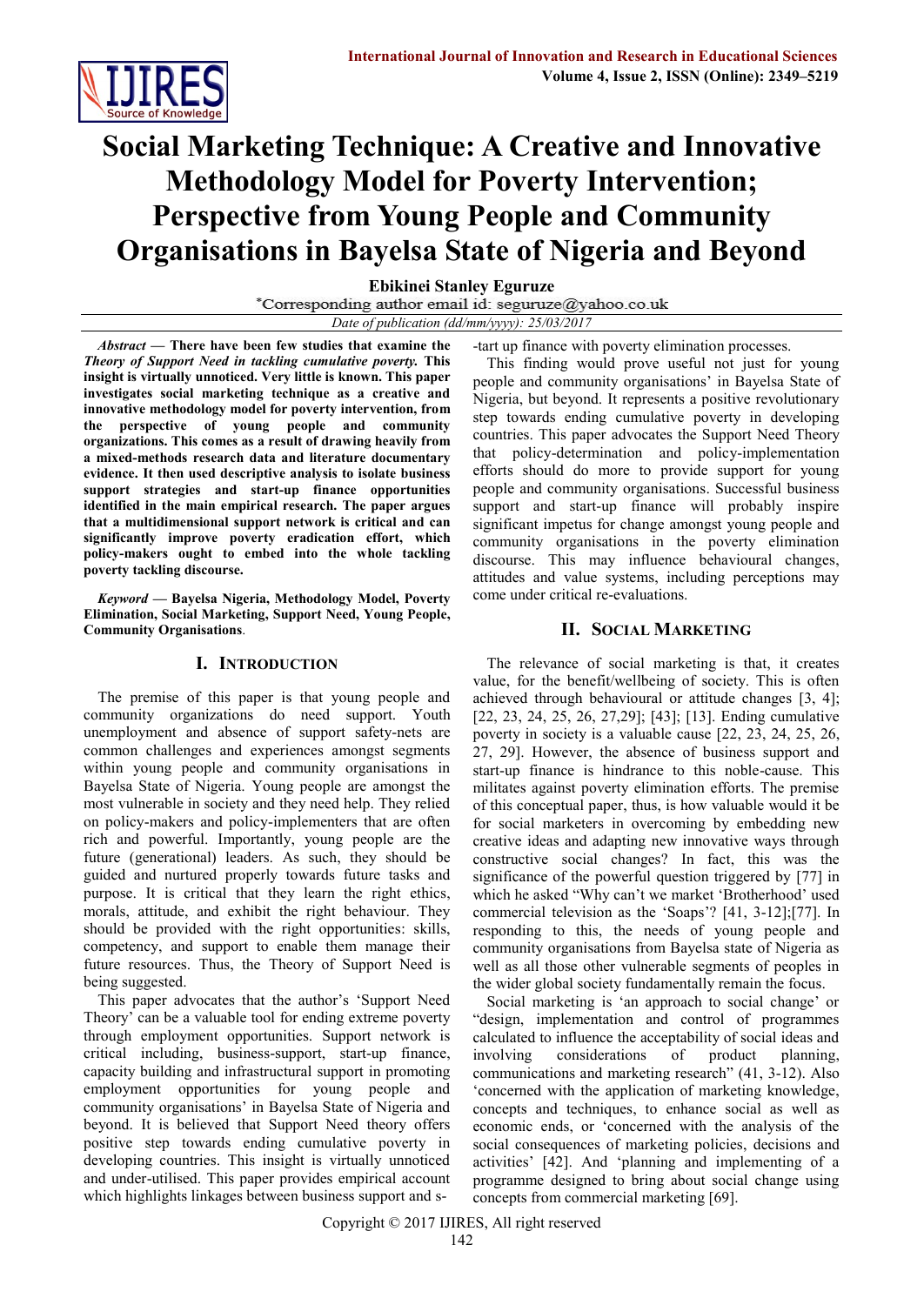

## **III. POVERTY**

Poverty is multidimensional in nature and is always a debateable subject [22, 23, 24, 25, 26, 28, 29]. As definitions of poverty have been elaborately presented in previous literature paper, this conceptual paper provides a summary only. The main types of poverty include absolute and relative. Within the absolute poverty narratives there are several sub-divisions (extreme poverty, acute poverty, chronic poverty, persistent poverty, urban poverty, rural poverty, food poverty, in-work poverty, etc., [22, 23, 24, 25, 26, 28, 29];[54]. In this paper, the researcher sees extreme poverty as a situation in which a victim is in a state of requiring "cumulative support-needs", which means "cumulative poverty" [22, 23, 24, 25, 26, 29]. Whereby there is lack of 'everything' with respect to 'dayto-day needs' of an average Bayelsan person, in which the victim is in desperate condition of living and thereby needing multidimensional support over time, without which he or she cannot function such as like a vicious circle [22, 23, 24, 25, 26, 28, 29].

## **IV. RESEARCH PROBLEM IN THE CONTEXT OF BAYELSA STATE OF NIGERIA**

How can Bayelsa State end poverty through employment opportunities? The research problem focused on reasons Bayelsa State a leading oil and gas producing state of Nigeria and its people (particularly young people and community organisations) still experience extreme poverty? [52]; [71]; [7]; [40]; [5]; [66] ; [22, 23, 24, 25, 26, 28, 29]. It is disappointing that the people and the communities that produce over 99% of the Nigerian oil revenue should remain impoverished [8] ; [63] ; [37] ; [66] ; [21] ; [27]. The implications of this poverty have led to high unemployment rate or absence of real jobs and self employment opportunities, low wages, lack of access to free quality education, affordable decent low-cost housing, poor infrastructural facilities such as electricity, roads, transportations system, clean portable drinking water, etc.

The paradox is that as things currently are, Bayelsan young people and community organisations have rather taken a pessimistic view that cumulative poverty might never be defeated in the foreseeable future. (Unless serious and drastic measures are taken to combat extreme poverty acute poverty will continue to develop a transient to a chronic and in fact, cumulative state, and that is what is already happening (cumulative poverty).

Disappointingly Bayelsa State is undergoing such a severe state of impoverishment, especially given the abundance of oil/gas resources. Bayelsa State would need a robust, aggressive and 'pro-poor' policies [57] ; [73] ; [78] ; [70], if it is serious about about combating persistent poverty [64, 65];[28], so as to avoid cumulative poverty [22, 23, 24, 25, 26, 29]. However, unfortunately, the problem of poverty persists and has had severe effects on young people and community organisations. The researcher, therefore, believes that a new approach is necessary.

### **V. LIMITATIONS**

This conceptual paper does not seek to discuss the broader theory of poverty. This paper is being designed to deepen understanding of the influence of Support Need Theory, in particular, multidimensional support network, policy support, infrastructural support, capacity building, business support and start-up finance, etc., in relation to the poverty discourse, as outlined in table 1 below.

#### **VI. REVIEW OF LITERATURE**

#### *Theory of Support-Need in Relation to Poverty*

In other to understand poverty, it is imperative to clarify what counts as 'need' and 'support'. The concept originated from the theory of needs and wants are plenty, whilst resources are scarce and limited (Smith 1772). Therefore, critical choices have to be made (Ricardo, 1819). Support is an all-inclusive term. Therefore, support and need are synonymous with poverty. It covers a broad range of help including familial, ecclesiastical, public, private and voluntary sector organisations that support and improve opportunities and quality of services for young people and community organisations, as in [30]. These go to enhance social, economic, mental, physical, psychological, educational, spiritual, cultural, intellectual development of skills, capabilities, competencies, potentials and life chances for young people [30]; [53]; [28]. It is believed to be a worthwhile approach to 'investing in young people' and community organisations so that ultimately young people are 'better able to live more active and fulfilling lives', and thus invariably, a better, more enriching, cohesive and competitive society [58, 59]; [6]. In comparison, reflecting on wider parental relationships with young people, [33] identified support needs such as financial, emotional, childcare, finding employment, setting up personal contacts, housework, doit-yourself, gardening. This is about an analysis of other ways in which parents might continue to provide support for their children and/or young people progress to establish their homes.

Likewise, there are different views about 'need'. [10] ; also cited in [11] in his welfare reforms agenda, argues that 'want' is only one of 'five giant evils' of poverty, along with 'disease, ignorance, squalor and idleness'. Poverty, he feels is more likely to get eradicated. This is a courageous step. Like Sen, Beveridge also related the need for poverty eradication as 'freedom away from want' through redistribution of income and state insurance contribution. However, [15], sees needs as basic day-today support-systems; whatever 'makes life worth living' or 'facilitates human well-being'. These requirements include essential social infrastructure: healthcare, education, housing; and means of livelihood, such as jobs and money; and vital but sometimes intangible, thin such as physical and emotional security. Needs are absolute necessities, where as wants may include luxuries. However, the overall nature of the characteristics of these concepts is that one person's need is another person's want. So these concepts are relative, not absolute concepts.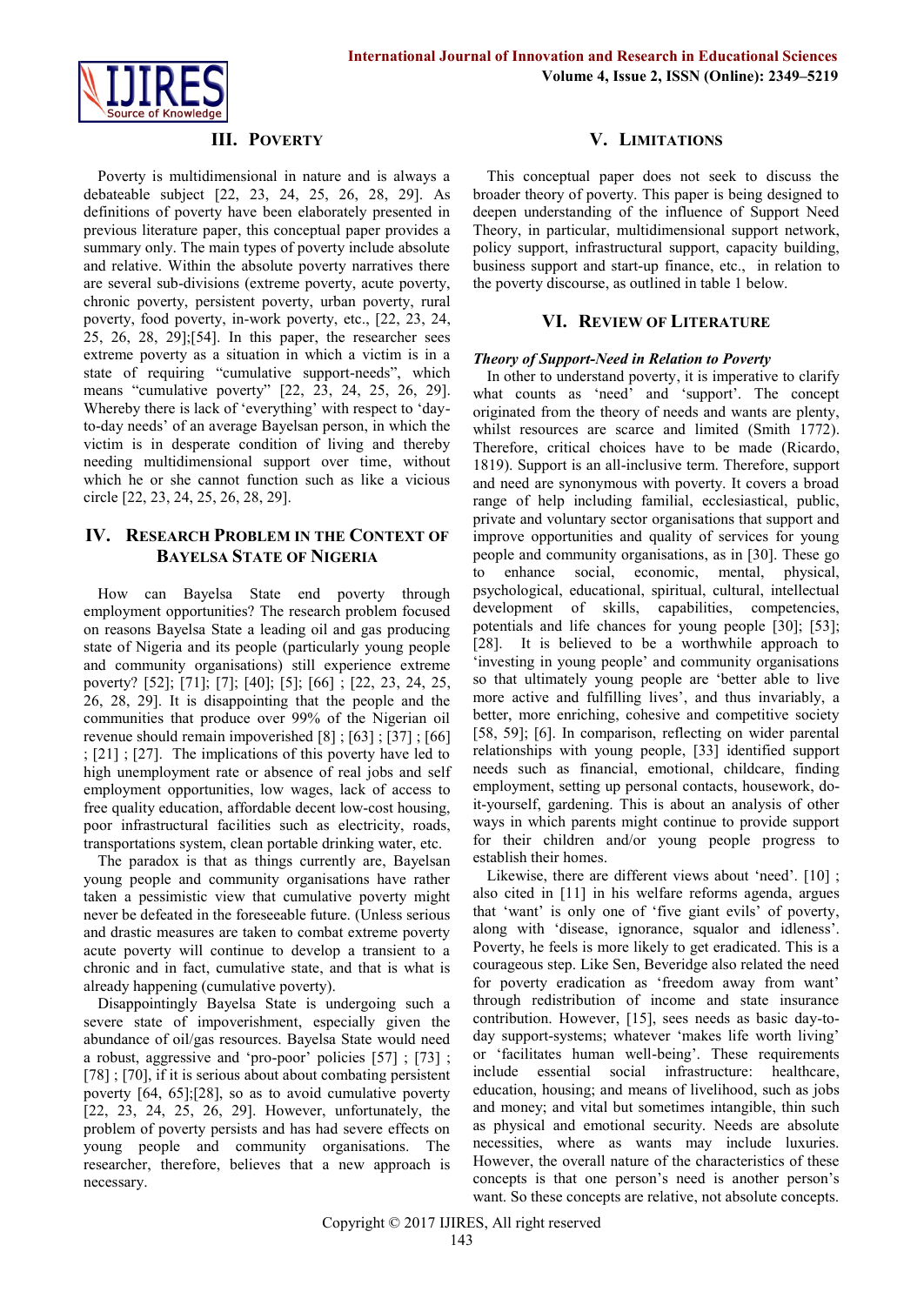

However, the fundamental "difference between needs and wants becomes, at least, blurred and at most no more than a socially constructed artefact" [16, 17]. The government could not provide for every need. Inevitably, stakeholders such as businesses, community organisations, neighbours, families and social groups are expected to make their contributions. It is the corporate social responsibility of social policy-makers to understand and balance these elements to improve human well-being. From such a perspective, identifying 'who should take responsibility for providing the support that young people and community organisations need' becomes fundamental. 46

Drawing heavily from humanists Hegel and Marx, Frazer (1998, 2006; Gates, 2016) presented 'need' as an instrument of 'freeing' humans from labour, through the intervention of technology. This allows humans to satisfy their needs more productively and/or constructively. They assumed that technological processes were a crucial foundation that enables human labour to become free. So, need here is used as a non-personal developmental tool for humans. That way, Hegel's work on The System of Ethical Life, portrays need as taking 'universal and particular forms of life'. Whereas 'universal or natural needs' include such basics as food and drink that individuals must satisfy to exit, 'Forms' represent particular strategies that humans take to achieve their needs. These forms emerge through different stages of need-satisfaction, ranging from immediate through to the ultimate. It is believed that such transition from labour to technology through the process of negotiation justifies a classic demonstration of the success of the 'System of Need'. This belief has been shared by [32] of the Gates Foundation. In a recent interview, a similar critical point was advocated by [32], and illustrated by [75, 76]. Which is what has driven Gates or so inspired to free the world's poor and most vulnerable from the slavery of want and need, thus spending billions for the liberation of humanity?

Also, [31] assumes that Hegel's work on The Philosophy of Life, further identifies need as a 'tyranny of natural necessity'. Unavoidably, the need to escape from such domination as Frazer advocates is the ongoing need for humanity to satisfy 'legitimate needs.' Invariably, the fundamental desire for humans is to be free from labour, again, as articulated also by [32], and illustrated by [75, 76].

Conversely, the need for humanity to achieve and sustain freedom from labour is the 'technological development' that allows machines to replace humans in the production process. So, while need helps technology to free humans to tackle their other needs that ensure 'human-progress, ' as well as, 'increased-productivity', needs equally sustains 'poverty, domination and control' by the wealthy which resulted from unequal-functioning of the capitalist free market system. Which is the dangerous aspect of capitalism: the failure to liberate the needs of the weak or most vulnerable in society? This way, [31] highlighted several contradictions in the need debate: the necessity to satisfy natural, human, and spiritual needs - is

to free labour, as much as the need of technology is crucial, and distinguishes [35] from contemporary need thoughts. In fact, this is a concern for most scholars who believed in the liberation of the weak and vulnerable in society.

The lesson for Bayelsan young people and community organisations is that if they are so bullied and subdued by the unfortunate burden of poverty and/or social deprivation, they too could work hard, and create new or alternative ground-breaking ways of freeing themselves from such poverty in a constructive manner [22,23,24,25,26,29]. Poverty is a challenge and, therefore, a call for self-re-awakening, self-reappraisal, selfreassessment, such as the poor strategic in post-war Vietnam rather than seeing it as an instrument of oppression and/or state of helplessness or hopelessness, as the pro-poor strategies in post-war Vietnam [57]; [73]; [70]; [22,23,24,25,26,28,29].

[45,46]'Hierarchy of Needs Model' sees need as a personal social and psychological development tool, unlike [35] whose need theory is that it is a non-personal social developmental tool. 'The Hierarchy of Needs' also provides a sense of 'direction and growth'. It postulates that humanity is motivated by five categories of needs that are inborn: physiological and safety, affiliation, esteem and self-actualisation, all of which will need to be systematically). However, this has been impossible in all cases and in different environmental contests. So, it all depends on context and environment. To this end, if young people and community organisations in Bayelsa State are unmet and not provided with opportunities to take new responsibilities and new challenges and to develop skills, how can they fulfil their potential? Unless lower-level needs are satisfied, it is impossible to tackle higher-level cognitive needs. If survival needs are unmet or ignored, it is impossible to achieve higher level needs of development. This suggests survival needs are most important: they needed to be fulfilled before the higherlevel needs. Maslow's needs model is so basic, universal and spontaneous, but not without shortcomings. So, while needs are important developmental tools, they may be difficult to implement due to social and cultural diversities or micro and macro environmental constraints prevalent in societies.

With their objective approach based on their Theory of Human Need, or (The Satisfaction of Human Need Theory, [16,17] highlighted a contrast between 'human needs' and 'non-human animal's needs': pointing out that human needs are different from those of non-human animals' regarding biologically driven needs, each of which requires both 'physical health and personal autonomy'. Doyal and Gough assert that 'drives' generate behaviour such as hunger and thirst, which requires satisfaction, while need 'justifies' it, which is the reason to find food to eat or water to drink. For Doyal and Gough, the socio-psychological arguments 'miss the point' that humans, unlike non-human animals, can forgo (or override) their biological 'need' This way, [16, 17] placed human needs as higher than non-human needs. Thus, is the reason for justifying support for the weak and vulnerable?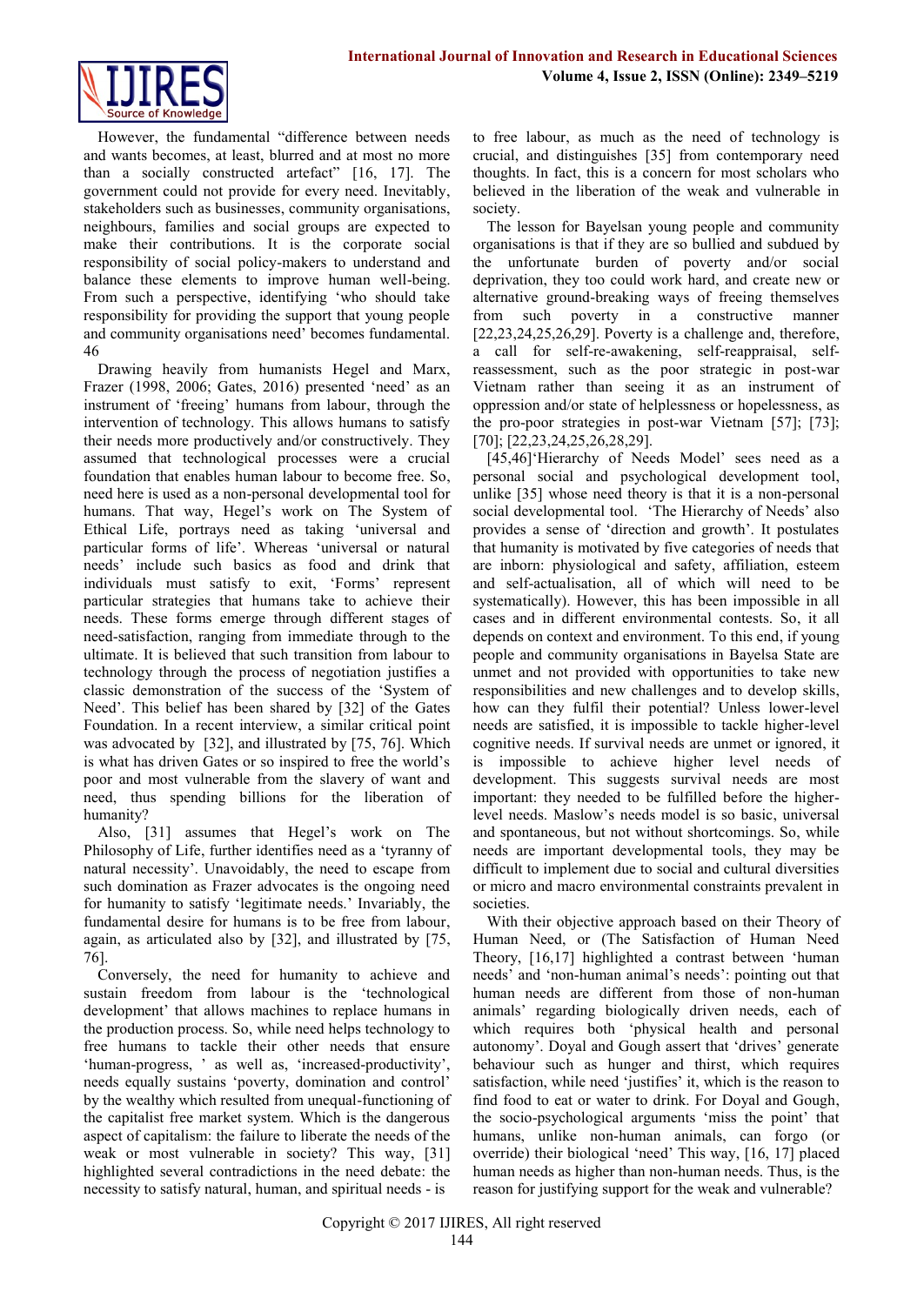

[16, 17] argued that each has personal objectives to fulfil in his or her communities, and will do everything possible to attain such targets regardless of obstacles. A person who cannot achieve (or has been denied such) goal is a 'needy person.' Such a needy person is a deprived person and, therefore, lacks certain capabilities to function effectively. A needy person could be less competitive than their counterparts as the satisfaction of such needs requires individuals to be mental, physically and cognitively fit to make effective personal choices and/or participate in societal affairs.

By comparison, Sen and Nussbaum's Theory of Capabilities share similarities with the Doyal and Gough is to a large extent. Both identified/advocated that people with more 'capabilities' ('internal assets') have more propensity to achieve their needs than those with fewer capabilities. Conversely, individuals with fewer capabilities are more vulnerable to poverty. Earlier, [64] had argued along similar lines linking poverty and need and the need to free the poor: by referring to need in freedom. Sen's concern was - how to free the un-free - 'Third World poor' with help from the 'rich Developed World'. Which is why the researcher's SMT model should offer a feasible solution: by introducing an implementable programme of actions to end poverty, we should be able to free vulnerable people vis-à-vis poor people from the danger of being in perpetual need and/or poverty.

Similarly, as classical economists already advocated: to empower the poor there is a 'need' to promote economic freedom through wealth creation and advancement of trade: "to address the social basis of individual well-being and freedom" [68]; [61]; [38]. Free trade should benefit all nations, rich or poor, through concepts such as the 'principle of comparative advantage' that pioneered the basis for the exchange of goods and services by which the concept of international specialisation was formulated [61], as much as [59]Diamond theory of trade, following [68]. The need to improve welfare and well-being of workers is fundamentally critical so as to encourage economic growth and prosperity for all [38]. So, is the work of social markers in society?

Conversely, the poor workers could benefit from corporations' policy of maximizing profit, at same time, corporations' should endeavour to spend/invest in the people (workers) who helped to create the profit by way of paying them decent wages/associated benefits or requisite entitlements to live a decent life [38]. They (workers) could spend and save and by so doing, it could trickle down the economy for the benefit all citizens. This way everyone in the society benefits, and that also means the government must try to stimulate the economy through investment spending. This was consistent also with the theory of the pro-poor [57]; [73]; [70]. Although contemporary corporate culture does not seem to operate in such a spirit of helping to eradicate poverty, ending poverty should benefit everyone and society as a whole and should be a reasonable corporate responsibility.

To a large extent, [47, 48] 'Human Scale Development' Model also differs from Maslow's approach [45, 47]. They contend that needs are 'finite', limited, thus different from

wants that are plentiful, 'infinite and insatiable' [68]. Which means, while needs and wants do not change over time, strategies employed by governments and other organisations by which needs are satisfied, change due to the dynamic interplay of the micro and the macro environment forces, which are beyond the control of mankind, particularly that of young people and community organisations, as well as other vulnerable people. Such methods as power, technology and globalisation in satisfying stakeholders' needs and/or their social responsibilities are the primary causes of the destruction of nature and communities' need to be self-reliant. Needs are inter-related and interactive systems, and may operate conjunctively and/or simultaneously rather than hierarchically and/or in isolationistic stages.

According to the humanists, [16, 17] Theory of Human Need (The Satisfaction of Human Needs Theory) appears also to have a strong linkage with the behaviourists' theory of learning and communication which seems significant and relevant to this setting or context of need analysis. Like behaviourists, the researcher also believes that through positive learning from being in a state of need or the experience of a state of lack of everything, motivation could bring about a positive situational change. [60], for instance, clarified this further. They believed that "learning is about change: the change brought about by developing new skills, understanding something new, changing an attitude. The change is not merely incidental learning, (which) is relative, usually brought about intentionally and purposefully." In this setting of tackling poverty, the desperation of poverty should be enough to trigger an opportunity for change, as the researcher sees poverty as a source of stimulant or motivation to strive even harder to succeed in life, rather than not.

Based on the concept of learning, behaviourists have found that different ways of tackling the need for hunger are possible. Their resourcefulness in tackling hunger by using varieties of ways to feed animals (humans, rats, dogs, cats) over the years provided useful practical learning point. [76] pioneered the behaviourist school of thought, found that behaviour should reflect how we respond to our environment (stimuli and feedback it receives in return). This is a self-assessing approach by looking inward to tackle one's problems. [56] advanced behaviourism theory further. Unlike his predecessors, he experimented with dogs salivating for food. He [56] found that a dog's peculiar way of responding to stimuli is by instantly salivating, when hungry. That means hunger is the stimuli (i.e. the need for food), not necessarily the smell or taste of food. [72] used cats instead to explain the same theory. He found that a cat would escape from a cage-trap to get food kept outside the cage-trap. The study also found that a cat improves this routine technique by repetitively doing it over and over. [67] experimented with rats instead. Rats were also found to have mastered their routine techniques of getting themselves food by trial and error. So, by continuously doing things over and over despite the complexity of the sets of tasks it takes to complete them, there should be positive results. This range of repetitive efforts, doing it by trial and error, and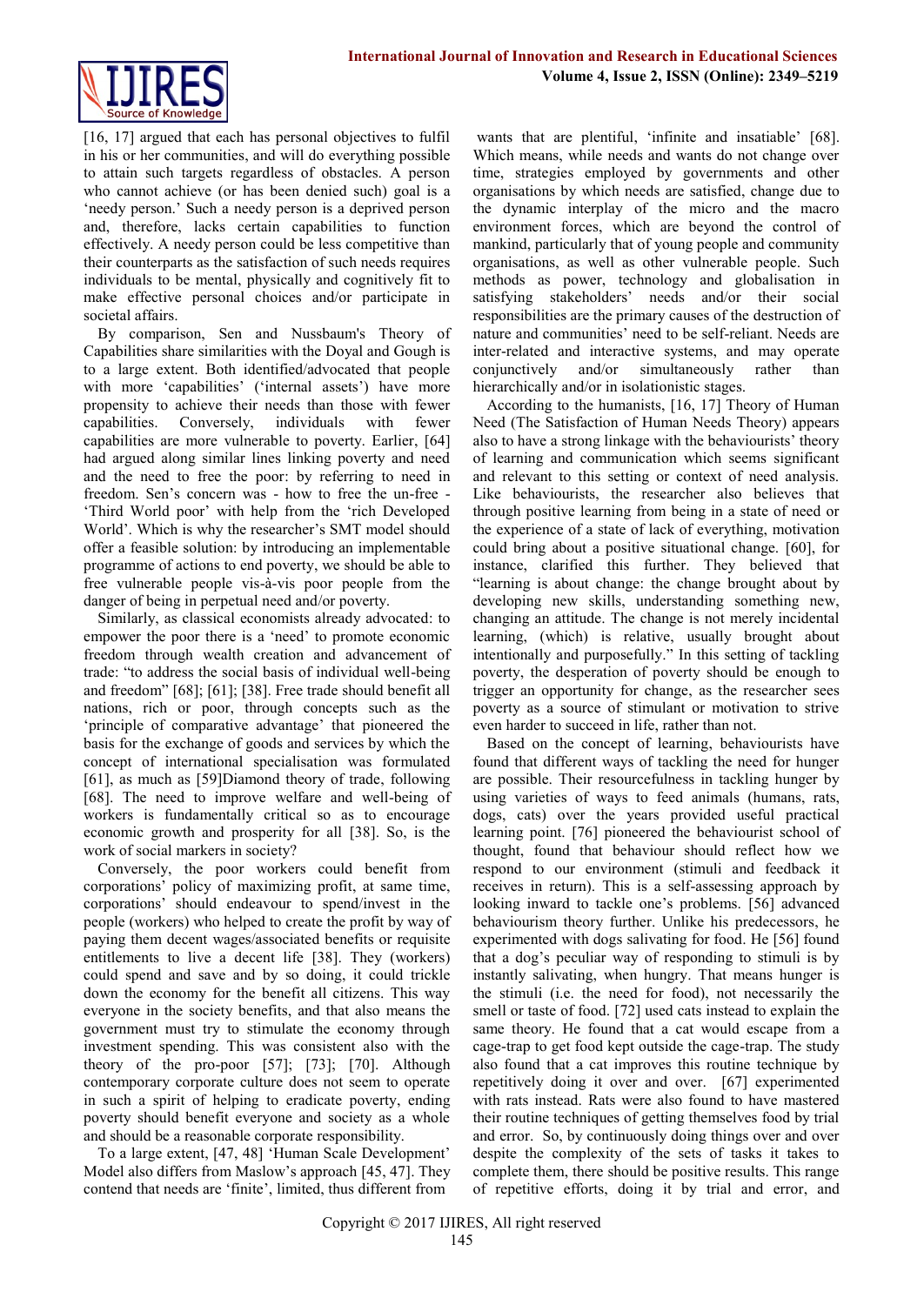

continuously, led to the school of thought called "Behaviourism":meaning "*a psychological perspective that focuses on the study of observable behaviour*" [9]. The principle then follows that if one needs something, it can be achieved through trial and error: no matter how long it takes, so long as one does it repetitively, there will certainly be some result coming out of the effort. If not, it can be forgotten. So Bayelsan young people and community organisations could learn from how the behaviourists have tried to tackle the need for food. There is no need to stay idol, as 'idleness' itself is an evil on its own, which help perpetuates poverty [10]. To Beverage, staying idol is probably the worst form of evil, as compared to poverty and unemployment.

This aligns with the findings of [1] in his Maturity and Immaturity Personality Developmental Model, in which he found that seven changes should take place in the personality of an individual if he/she is to develop into a fully mature person. Agyris' seven changes which young people and community organisations were expected to go through include: passive to increased activity; dependence to independence; behaviour in limited ways to capable of behaving in several ways; being erratic and shallow to deeper thinking and stronger person; short-term perspective to long time perspective; subordinate position to equal or superior coordinator position; lack of awareness of self to awareness and control of self. Then these changes may help build stronger personality development and/or establish a positive image through improved self-confidence and self-esteem. So, the SMT model could offer a useful way forward. This would be helpful also in understanding social class measurements. Ultimately, it could provide a strong basis for and/or be useful for social marketing activities in the process of attempting to change behaviours.

## **VII. METHODOLOGY**

In the author's original empirical research [22, 23, 24, 25, 26, 27, 29], a mixed-methods survey design was adopted engaging a quantitative approach in which 300 young people were surveyed using self-completion questionnaires. Furthermore, a qualitative study was also utilized in which policy-makers, young people and community organisations were interviewed involving discussion-groups. Following the data-analysis, a strategy conference was organized in Nigeria, in which the major findings were presented/debated.

As previously stated, this conceptual paper draws heavily from the above empirical data and literature documentary evidence. It then adopted the proposed Bayelsa State Integrated Job Creation Programme aimed at reducing poverty (in table 1). It shows linkages between possible job creation opportunities and strategies to place/extent of coverage, targets or who benefits, costs or who pays, duration or time scale and modes of access.

## **VIII. STUDY POPULATION AND SAMPLING**

This study relates to Bayesla State 1.9million. Of this,

children and young people are estimated to constitute 1million, whereas young people aged between 18-25 years constitute 300, 000. The sample-size used is 300 (which is 0.1% of the target study population (of 300, 000). Nigeria is 182 million [51];[78].

## **IX. DATA ANALYSIS**

| Table 1. Bayelsa State Integrated Job Creation Programme |
|----------------------------------------------------------|
| Aimed At Reducing Poverty                                |

| Almed At Reducing Poverty     |                          |                    |        |                  |
|-------------------------------|--------------------------|--------------------|--------|------------------|
| Job Creation Opportunities &  | Process $\&$             | Target:            | Cost:  | Access:          |
| <b>Support Strategies</b>     | Coverage                 | Who                | Who    | Mode             |
|                               |                          | Benefits?          | Pays?  |                  |
| 01 Jobs & Skills Need         | Hand                     | YP &               | Free   | Open             |
| Assessment                    | Book                     | Cos                |        | Apply            |
| 02 Work Placement             | Any                      | YP &               |        | Same as  Same as |
|                               | Company                  | Cos                | above  | above            |
| 03 Mentoring                  | Schools                  | Same               | Same   | Same             |
|                               |                          |                    |        |                  |
| 04 Enterprise Week            | Bayelsa<br>State         | Same               | Same   | Same             |
| 05 Employment Fair            | Same as                  | Same               | Same   | Same             |
|                               | above                    |                    |        |                  |
| 06 Graduate Employment Fair   | Same                     | YP &               | Same   | Same             |
| (Job Fair)                    |                          | Cos                |        |                  |
|                               |                          | <b>SMEs</b>        |        |                  |
|                               |                          |                    |        |                  |
| 07 Capacity building          | Same                     | Same               | Same   | Same             |
| 08 Tax Holidays               | Bayesla                  | <b>SMEs</b>        | Same   | Same             |
| 09 Conferences, Seminars,     | AnyWhere                 | YP                 | Same   | Same             |
| Workshops, Exhibitions        |                          | & Cos              |        |                  |
|                               |                          | <b>SMEs</b>        |        |                  |
| 10 Export Guarantee Schemes   | Same                     | Same               | Same   | Same             |
| 11 Training Schemes: work-    | AnyWhere                 | Same               | Same   | Same             |
| force/employees $\&$          |                          |                    |        |                  |
| Development, Systems          |                          |                    |        |                  |
| development & Organisational  |                          |                    |        |                  |
| development                   |                          |                    |        |                  |
| 12 Bayelsa Overseas Trade     | Same                     | Same               | Same   | Same             |
|                               |                          |                    |        |                  |
| Grants- Scheme                |                          |                    |        |                  |
| 13 Guarantee Small Loans      | Bayelsa                  | Same               | Same   | Same             |
| Scheme                        |                          |                    |        |                  |
| 14 Industrial Estates         | Same                     | Same               | Same   | Same             |
| 15 Employment Fairs           | Same                     | Same               | Same   | Same             |
| 16 Work Experience            | Any where                | Same               | Same   | Same             |
| 17 Duty Free Zone             | Bayelsa                  | Same               | Same   | Same             |
| 18 Marketing Support:         | Any                      | Same               | Same   | Same             |
| Research & Development &      | Where                    |                    |        |                  |
| <b>Promotional Support</b>    |                          |                    |        |                  |
| 19 Allow Part Time Working    | Bayelsa                  | Same               | Same   | Same             |
| 20 Allow Two Jobs             | Same                     | Same               | Same   | Same             |
| 21 Allow both Couples         | Same                     | Same               | Same   | Same             |
| Working                       |                          |                    |        |                  |
| 22 Flexible Working Hours or  | Same                     | Same               | Same   | Same             |
| Working from Home             |                          |                    |        |                  |
|                               |                          |                    |        |                  |
| 23 Encourage Apparent         | Same                     | Same               | Same   | Same             |
| Overstaffing (Notel)          |                          |                    |        |                  |
| 24 Allow Job Sharing          | $\overline{\text{Same}}$ | Same               | Same   | Same             |
| $25$ Even the Recognition of  | $\overline{\text{Same}}$ | YP &               | Wages  | Same             |
| Unpaid or Voluntary Work      |                          | Cos                | &      |                  |
|                               |                          |                    | Awards |                  |
| 26 Recognition of the Role of | Same                     | All                | Wages  | Same             |
| Housewives as Important       |                          | House              | &      |                  |
| Source of Work/Pay            |                          | wives              | Salary |                  |
| 27 Bayelsa Jobs Newsletter    | Same                     | Bayelsa            | Free   | Same             |
| (BJN)                         |                          |                    |        |                  |
|                               | Same                     | YP &               |        | Same             |
|                               |                          |                    | Same   |                  |
| 28 Employment Vouchers (EV)   |                          |                    |        |                  |
|                               |                          | $\cos$             |        |                  |
| 29 Job Seekers Allowance      | Same                     | YP &               | Same   | Open             |
| $($ JSA $)$                   |                          | Cos                |        |                  |
| 30 Business Expansion Support | Same                     | YP &               | Same   | Same             |
| Scheme                        |                          | Cos<br><b>SMEs</b> |        |                  |

Copyright © 2017 IJIRES, All right reserved 146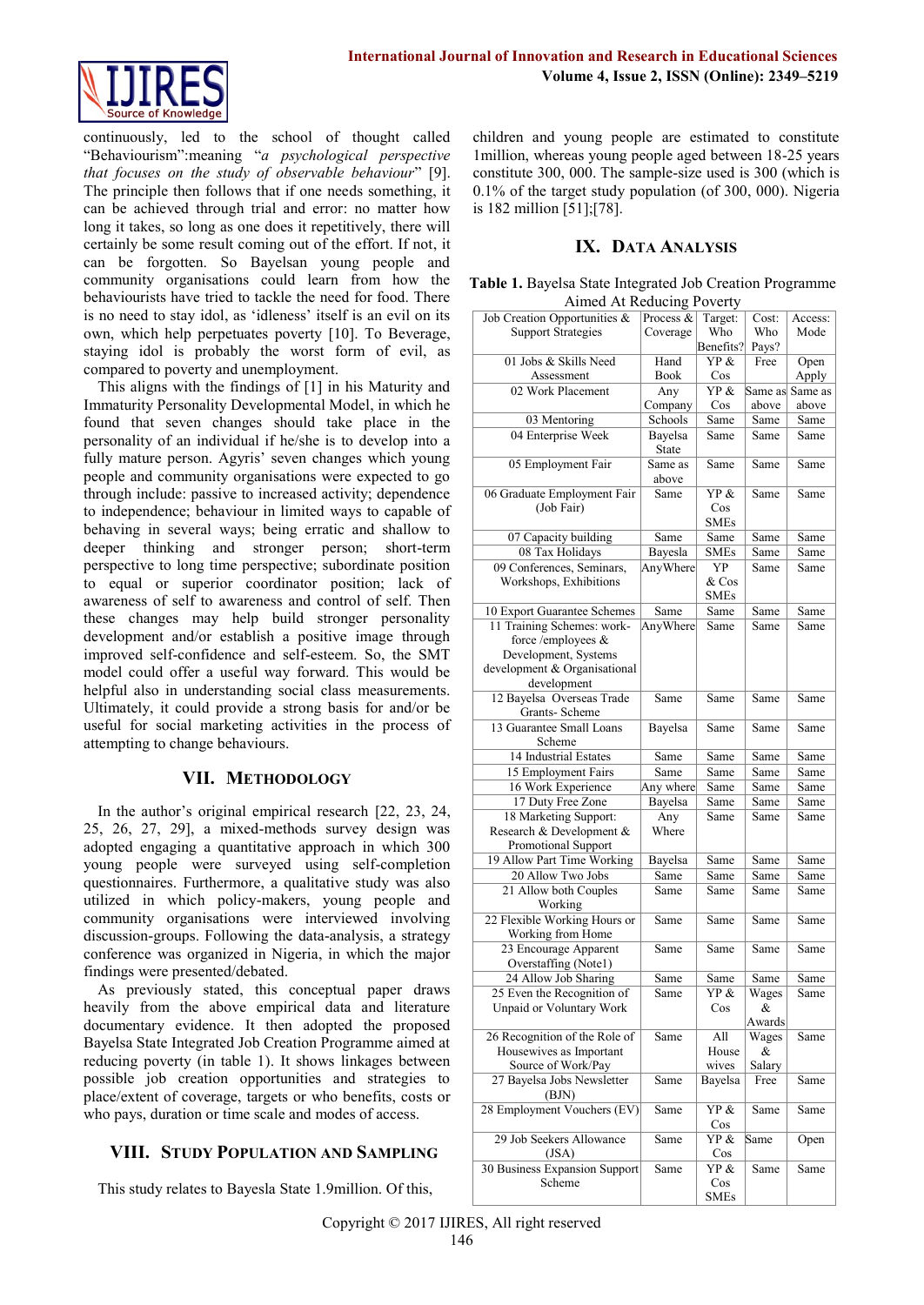

| 31 Business Loan Guarantee    | Same    | Same        | Same        | Same        |
|-------------------------------|---------|-------------|-------------|-------------|
| Support Scheme                |         |             |             |             |
| 32 SMEs Business Consultancy  | Same    | Same        | Same        | Same        |
| Support (SMEB-                |         |             |             |             |
| CONSULTANCY)                  |         |             |             |             |
| 33 Regional-Enterprise Grants | Niger   | Same        | Same        | Same        |
| Schemes (Note 2)              | Delta   |             |             |             |
| 34 Repariation of all \$380   | From    | <b>FECC</b> | <b>EFCC</b> | <b>EFCC</b> |
| billion-stolen-oil-money      | Any     |             |             |             |
| (Note 3)                      | Where   |             |             |             |
| 35 Developing A Community     | Bayelsa | YP &        | Same        | Same        |
| Organisations' Empowerment    |         | Cos &       |             |             |
| Network (Note4)               |         | <b>SMEs</b> |             |             |
| 36 Crowding Funding           | Any     | Same        | Same        | Same        |
|                               | Where   |             |             |             |
| 37 Familial Support           | Bayelsa | Same        | Same        | Same        |
| 38 Peer Support               | Same    | Same        | Same        | Same        |
| 39 Agricultural Support       | Same    | Same        | Same        | Same        |

Note 1 to 23: Allow, permit or encourage apparent Overstaffing these should be seen as effective means of social integration (Japanese model) Social Justice: seen as he right of the people to have work as matter of must, This may be against those who believe in efficiency or inefficiency debate or labour market participation or social exclusion as opposing argument etc Levitas – social exclusion or Durkheim social and economic exclusion or social integration & solidarity. They believe that social integration or social viability depends upon building a society based on social inclusion as opposed to the vicious circle of social exclusion and division.

Note 2 to 33 Regional-Enterprise-Grants: This is cash grants given-to-small-man Manufacturing and services businesses(with-under-25 employees) which are-preparedto undertake-new investment in areas designated-as- 'development-areas' under-UK-Regional Policy

Note 3 to 34 Repatriation of \$380 Recovered Stolen-Oil-Money in Nigeria: This relates to the need to repatriate all stolen money from d previous leaders and their third party collaborators overseas, etc. [12].

Note 4 to 35 Developing a Community Organisations' Empowerment Network: This will act as an agency (consultancy organization working in collaboration with the government to assist capacity building of Bayelsa Community Organisations to develop Infrastructure and capacity

Note to  $YP = Young$  people;  $Cos = Community$ organisations; EFCC = Economic and Financial Crime Commission; Same = same as above.

(Sources: [44]; [55]; [11]; [18]; [68]; [61]; [38]; [10]; [22, 23, 24, 25, 26, 27, 28, 29].

## **X. DISCUSSION**

These scholars (above/below) and this table 1, is suggesting the followings. Allow part-time working; two jobs; couples earnings; flexible working hours or working from home; permit or encourage apparent overstaffing etc. These wide range of options should be seen as effective means of social integration (Japanese model) Social Justice; seen as he right of the people to have work as matter of must. Although, this may be against those who believe in efficiency or inefficiency debate or labour

market participation or social exclusion as opposing argument to Levitas - social exclusion or Durkheim social and economic exclusion or social integration/ solidarity.

They believe that social integration or social viability depends upon building a society based on social inclusion as opposed to the vicious circle of social exclusion and division. Even the mere recognition of unpaid or voluntary work should be seen positive step forward. Recognition of the role housewives play in the domestic environment as an important source of work/pay would be fundamentally critical to eliminating extreme poverty. In fact, if house wives are going to be paid, then, it will have freed-up quite a few other jobs opportunities [44];[55];[11];[18];[68]; [61];[38];[10];[22,23,24,25,26,27,28,29].

### **XI. INTERPRETATION**

Summary of the above is that, it is fundamentally critical to keep up with changing nature of poverty. The wider society would need to change or adapt to ideas and new ways of dealing with emerging poverty challenges. This implies assimilation of new knowledge to be able address the increasingly changing global market environment [22, 23, 24, 25, 26, 27, 28, 29]. More specifically, as [32], quoted by [74, 75], "Robots are mostly good. Farming became more efficient through mechanism. People realised 'OK, now we have Disneyland, massage parlours and psychotherapists, there are plenty of more fulfilling jobs.' Robots just mean we can make stuff with less human labour, so we can reduce class sizes, take care of the elderly, kids with special need." Multidimensional support network is critical. It would energise and inspire.

Importantly, to eradicate cumulative poverty, the analyses emphasises that creativity and innovation from the grass roots levels may be encouraged, promoted and developed either singularly or collaboratively [34; [2];[14].

This Theory of Support Need [22, 23, 24, 25, 26, 27, 28, 29]. advocates that an ideal effort to eliminate cumulative or extreme poverty may flourish best under an enabling conducive environment or under can-do attitude and behaviour, etc. Policy support for innovation is paramount or absolutely necessary [14];[34].

Ultimately, the greatest irony about poverty is that, inevitably every one, rich-person or poor-person and richcountry or poor-country, all are in the same boat, whilst the poor is affected the most. Which is why eradicating extreme poverty is essential [39];[62].

#### **XII. CONCLUSION**

To eliminate extreme poverty, it is fundamentally critical that young people's and community organisations' need are adequately supported, if current policy makers are committed to saving lives without endangering the future. Tackling poverty is saving lives. And saving lives is always a win-win situation for all stakeholders. Ultimately, if this is the desirable goal, it is important to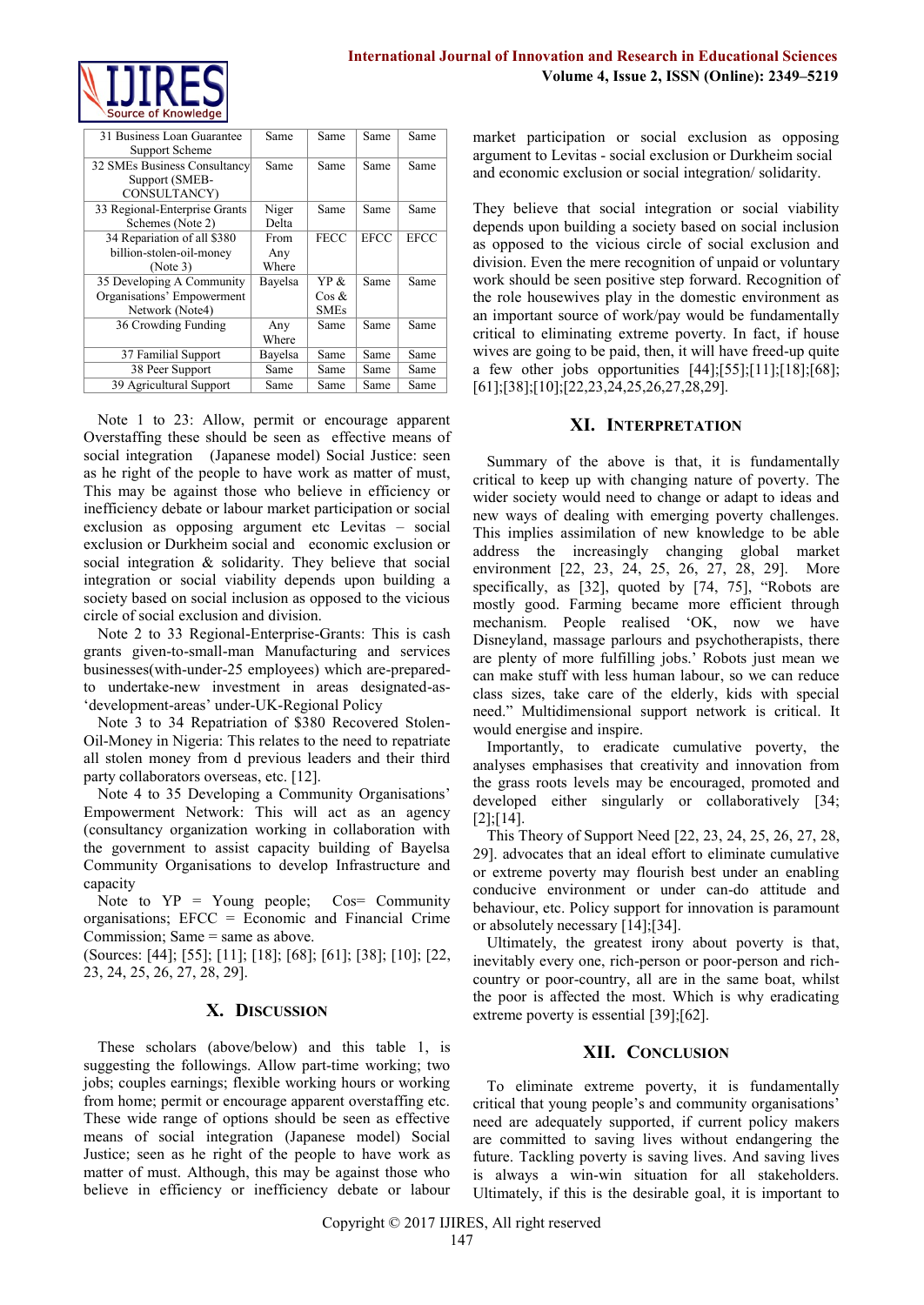

explore and exploit opportunities offered by the author's methodology model for poverty intervention, as a positive way forward.

#### **REFERENCES**

- [1] Agyris, C. (1964) *Theory in practice: increasing professional effectiveness*, Oxford: Jossey-Bass
- [2] Al-Roubale, A., and Alvi, S (2014) "Knowledge transfer for sustainable development: East-West Collaboration In the World Sustainable Development Outlook 2014, West meet East: Sharing the Past and Current Experience to Benefit the Future. Edited by Ahmed, A. (2014) pp18-33.
- [3] Andreansen, A. (2002). Marketing social marketing in the social change marketplace. *Journal of Public Policy and Marketing*, 21 (1), 3-13.
- [4] Andreansen, A. (2004). Social marketing: its definition and dormain, *Journal of Public Policy and Marketing*, 13 (1), 104- 108
- [5] Appah, E., John, M.S. and Soreh, W. (2012) An analysis of analysis of microfinance and poverty reduction in Bayelsa State of Nigeria. *Kuwait Chapter of Arabian Journal of Business and Management Review*, 1 (7), 38-57
- [6] Armstrong, M(2006) *Handbook of human resource management practice.*11th edition.London: Kogan Page
- [7] Bayelsa State Government (2011) Bayelsa State produce over 30% of Nigeria's oil. Available at http: /// Bayelsagov.nh/aboutus.html. Accessed on 13 Jun3 2011
- [8] Boro, I.J.A. (1982) *The twelvth day revolution*, edited by Tony Tebekaemi. Benin City: Idodo Umeh Publishers (Nig.) Ltd
- [9] Buchanan, D. and Huczynski, A. (2004*). Organisational behaviour an introductory text* (5th ed.) Harlow: Pearson Educational Ltd
- [10] Beveridge Report (1942) Social insurance and allied services committee report by Sir William Beveridge presented to Parliament by Command of His Majesty, Nov 1942. *HMSO*.
- [11] Bradford, S. (1999) 'Youth work: young people and transitions to adulthood', in Hill, M., (ed.), effective ways of working with children and their families, London: Jessica Kingsley.
- [12] Chairman-EFCC (2011) Repatriation of all \$380 billion stolenoil-money. Punch Newspaper Saturday,28 May,p
- [13] Cugelman, B. (2010). Online social marketing: website factors in behavioural change, PhD thesis. University of Wolverhampton, Wolverhampton.
- [14] Daniels, C.U. (2015) Policy Support for Innovation in Developing Countries Sudanese Diaspora 2015 SPRU, University Sussex, Brighton June 11-12
- [15] Dean, H. (2006) *Sociology policy*. Cambridge: Polity Press
- [16] Doyal, L., & Gough, I., (1991). *A theory of human needs*, N.Y.; The Guilford.
- [17] Doyal, L., & Gough, I., (1993). Thinking about human needs, Journal article by Len Doyal; *New Left Review*, (Vol. a).
- [18] Drucker, P.F (1989). *Innovation and entrepreneurship*, Oxford: Butterworth – Heinemann
- [19] Durkheim, E. (1938). *The rules of sociological method*, New York: Free Press
- [20] Durkheim, E. (1947). *The division of Labour in Society*, New York: Free Press
- [21] Egbe, O. (2015) External Stakeholders' involvement and sustainable peace in GMOU communities: The case of Gbarain/Ekpetiama cluster communities in Bayelsa State..*NDRD* 9 (2) December
- [22] Eguruze, E.S (2017) *Strategy for tackling poverty in Nigeria: an evaluation of what the National Youth Service Corps (NYSC) members' community perceives as their support needs in "tackling poverty" and "how to sway policy-makers, using social marketing techniques*. Bloomington, IN: Author House
- [23] Eguruze, E.S. (2016) *Tackling poverty: a study of what young people and community organisations perceive as their support needs in Bayelsa State of Nigeria in tackling poverty and how to sway policy makers, using social marketing techniques*. Bloomington, IN: Author House.
- [24] Eguruze, E.S. (2016) A study of what young people and community organisations perceive as their support needs in

Bayelsa State of Nigeria in "tackling poverty" and "how to sway policy makers, using social marketing techniques", PhD thesis. Cardiff Metropolitan University. Wales, UK

- [25] Eguruze, E.S. (2015). Social marketing techniques: methodology framework for poverty intervention in Bayelsa State of Nigeria. *Niger Delta Research Digest (NDRD),* 9 (2), 81-136
- [26] Eguruze, E.S. (2014). Social marketing techniques: a tool for poverty reduction in Bayelsa State of Nigeria. *NDRD*, 8 (1), 1-36
- [27] Eguruze, S.E. (2011). A study of what young people and community organisations see as their support needs in Bayelsa State of Nigeria in "tackling poverty", M.A. dissertation, Brunel University School of Health Sciences and Social Care Centre for Youth Work Studies, London.
- [28] Eguruze, E.S. (2016) Paradoxes and Contradictions: Barriers affecting poverty elimination processes in Bayelsa State of Nigeria. Perspectives from young people and community organisations, Using Social Marketing Techniques*. International Journal of Social and Economic Research*, 1 (11), 1864-1898
- [29] Eguruze, E.S, Bruce, L, and Bennison, M. (forthcoming, accepted for publishing) SMT a literature review on poverty and advocacy for a new definition cumulative poverty (ie incumulative support) ; perspectives from young people and community organizations in Bayelsa State of Nigeria, sub-Sahara Africa.
- [30] Fabian Society Report(2010) The recipe for inequality. *Fabian Commission on Food Poverty* Available at [http://www.fabians.org.uk/wpotent.uploads.2015/03/arecipeforin](http://www.fabians.org.uk/wpotent.uploads.2015/03/arecipeforinequality_WEB.pdf) [equality\\_WEB.pdf](http://www.fabians.org.uk/wpotent.uploads.2015/03/arecipeforinequality_WEB.pdf) Accessed on 2 May 2015
- [31] Frank,  $\overline{P}(1998)$  *Hegel's philosophy of freedom.* New Haven: Yale University
- [32] Gates, B. (2016) "Just like my friend Mark Zuckerberg, I'm not here to create a dynasty "Evening Standard Wednesday 26 October, pp21-22
- [33] Gibbs, G.R. and Taylor, C.(2005) How and what to code. University of Hudderst field. Availbale at [http://onlineqda.hud.ac.uk/intro\\_QDA/how\\_what\\_to\\_code.php](http://onlineqda.hud.ac.uk/intro_QDA/how_what_to_code.php)  Accessed on 14 January 2010
- [34] Grupta, A.K. (2012) "Innovations for the poor by the poor", *International Journal of Technological Learning, Innovation and Development*, 5, 28-39
- [35] Hengel, and Mark, F. (1998) The need to belong: desire for interpersonal attachments as a fundamental human motivation. *Psychological bulletin*, 117(3), 497-529
- [36] Hill, C.W.L. and Jones, G.R. (2009). *Strategic management theory an integrated approach.* (9th edn.) South West College Publication
- [37] Ijaw Youth Council (IYC), 1998) *The Kaiama declaration,*11th November. Kaiama: Ijaw Youth Council
- [38] Keynes (1935) Corporations ultimate responsibility to maximize profit and invest/spend on staff and society see google available from http: //www.google.co.uk) Accessed Thursday 24.01.13
- [39] Ki-moon, B (2016) To curd deaths from disasters, end poverty -U.N. Chief Available at https: //uk.news.yahoo.com/curb- deaths-disasters-end-povertyu-n-chief-000813756.html Accessed on Thursday 13.10.16
- *[40]* Kingdom, T.. and Alfred-Ockiya, J.F. (2009) Achieving the milliennium development goals through fisheries in Bayelsa State, Niger Delta, Nigeria (review article). *Asian Journal of Agricultural Sciences,, 1 (2), 43-47*
- [41] Kotler, P, and Zaltman, G. (1971) Social Marketing an approach to planned social change. *The Journal of Marketing, American Marketing Association* 33 (July), 3-12
- [42] Lazer and Kelly (1973) Published social marketing: perspective s and viewpoints cited in Eguruze, 2016;2017 as above.
- [43] Lefebvre, R.C.; & June, F.A. (1988). Social marketing and public health prevention (portable document format). *Health education quarterly*, 15 (3), 300-301.
- [44] Lockwood, J. (1996). *The Marketing jobseekers' handbook a practical guide for marketing jobseekers*. London:
- [45] Maslow, A.H. (1943) A theory of human motivation. Psychological Review, (50), 370
- [46] Maslow, A.H. (1954;1970) *Motivation and personality*. New York, Harper & Row Maslow, A.H. (1970) Motivation and personality. 2nd ed., New York, Harper & Row
- [47] Max-Neef, M.; Anotion, E., and Hopenhayn (1991) Human scale development: conception, application and further reflection:

Copyright © 2017 IJIRES, All right reserved